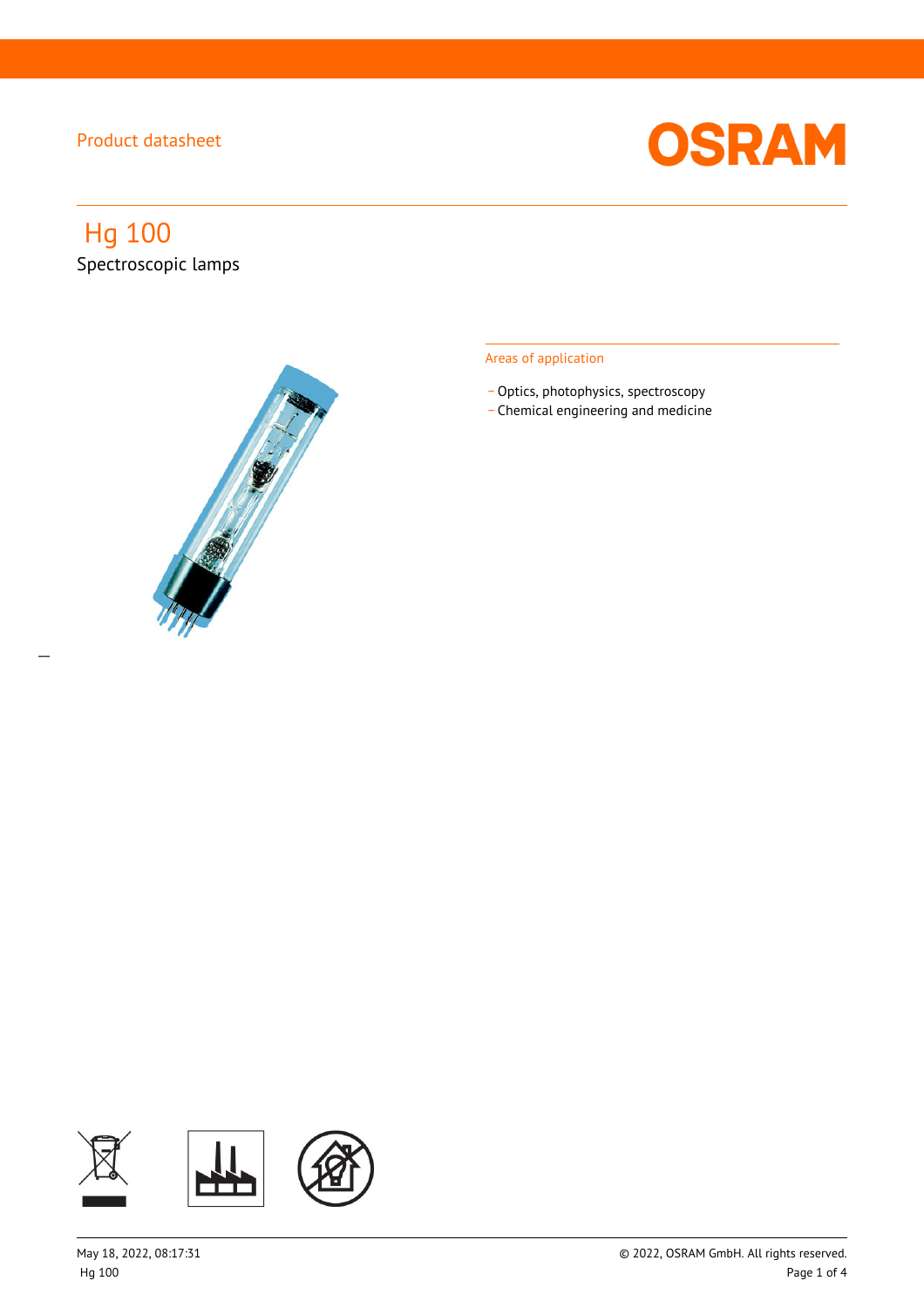### Technical data

### **Product information**

| Order reference        | HG100 45V VS1 |  |
|------------------------|---------------|--|
| Electrical data        |               |  |
| <b>Nominal voltage</b> | 45.0 V        |  |
| Lamp voltage           | 45 V          |  |
| <b>Nominal current</b> | 1.00A         |  |
| Type of current        | AC/DC         |  |
| <b>Nominal wattage</b> | 22.00 W       |  |

### **Dimensions & weight**



| <b>Filament length</b> | $8.00$ mm        |
|------------------------|------------------|
| Filament diameter      | $3.0 \text{ mm}$ |

### **Temperatures & operating conditions**

| Max. permitted ambient temp. pinch point | 350 °C |
|------------------------------------------|--------|
|------------------------------------------|--------|

#### **Additional product data**

| Design / version                   | Mercury           |
|------------------------------------|-------------------|
| <b>Base (standard designation)</b> | PICO <sub>9</sub> |

# **Country specific categorizations**

**Order reference** HG100 45V VS1

#### **Environmental information**

**Information according Art. 33 of EU Regulation (EC) 1907/2006 (REACh)**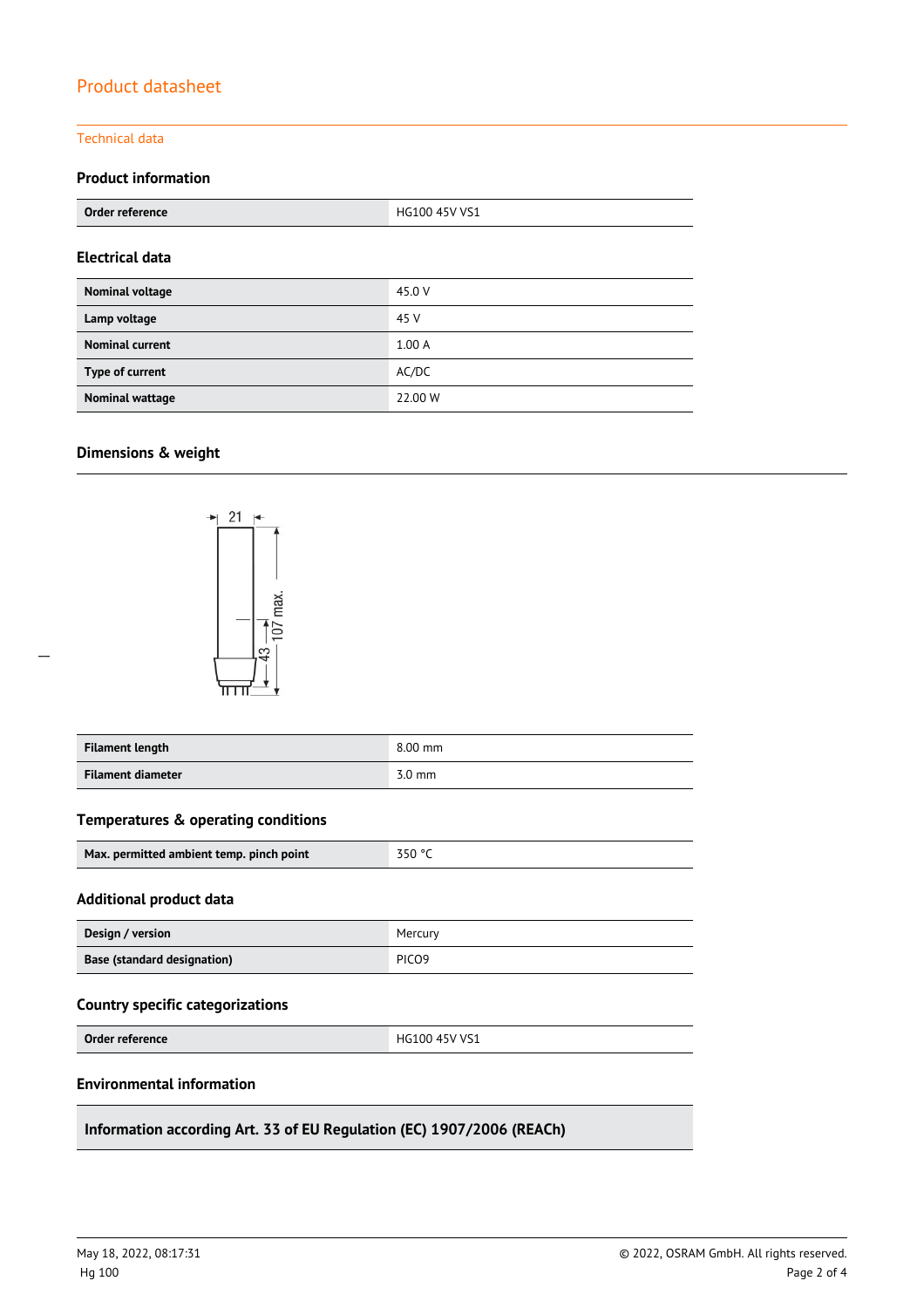| Date of Declaration               | 15-04-2022                                                                                            |  |  |
|-----------------------------------|-------------------------------------------------------------------------------------------------------|--|--|
| <b>Primary Article Identifier</b> | 4050300231310   4008321484536                                                                         |  |  |
| Candidate List Substance 1        | Lead                                                                                                  |  |  |
| CAS No. of substance 1            | 7439-92-1                                                                                             |  |  |
| <b>Safe Use Instruction</b>       | The identification of the Candidate List substance is<br>sufficient to allow safe use of the article. |  |  |
| Declaration No. in SCIP database  | 3682195B-788E-4134-AFDF-9531BD3410AC                                                                  |  |  |

# Country specific information

| <b>Product code</b> | <b>METEL code</b> | SEG-No. | STK-Number | <b>UK Org</b>            |
|---------------------|-------------------|---------|------------|--------------------------|
| 4050300231310       | OSRSPHG100        | -       | $\sim$     | $\overline{\phantom{a}}$ |
| 4050300748085       | OSRSPHG100        | $\sim$  |            | $\sim$                   |